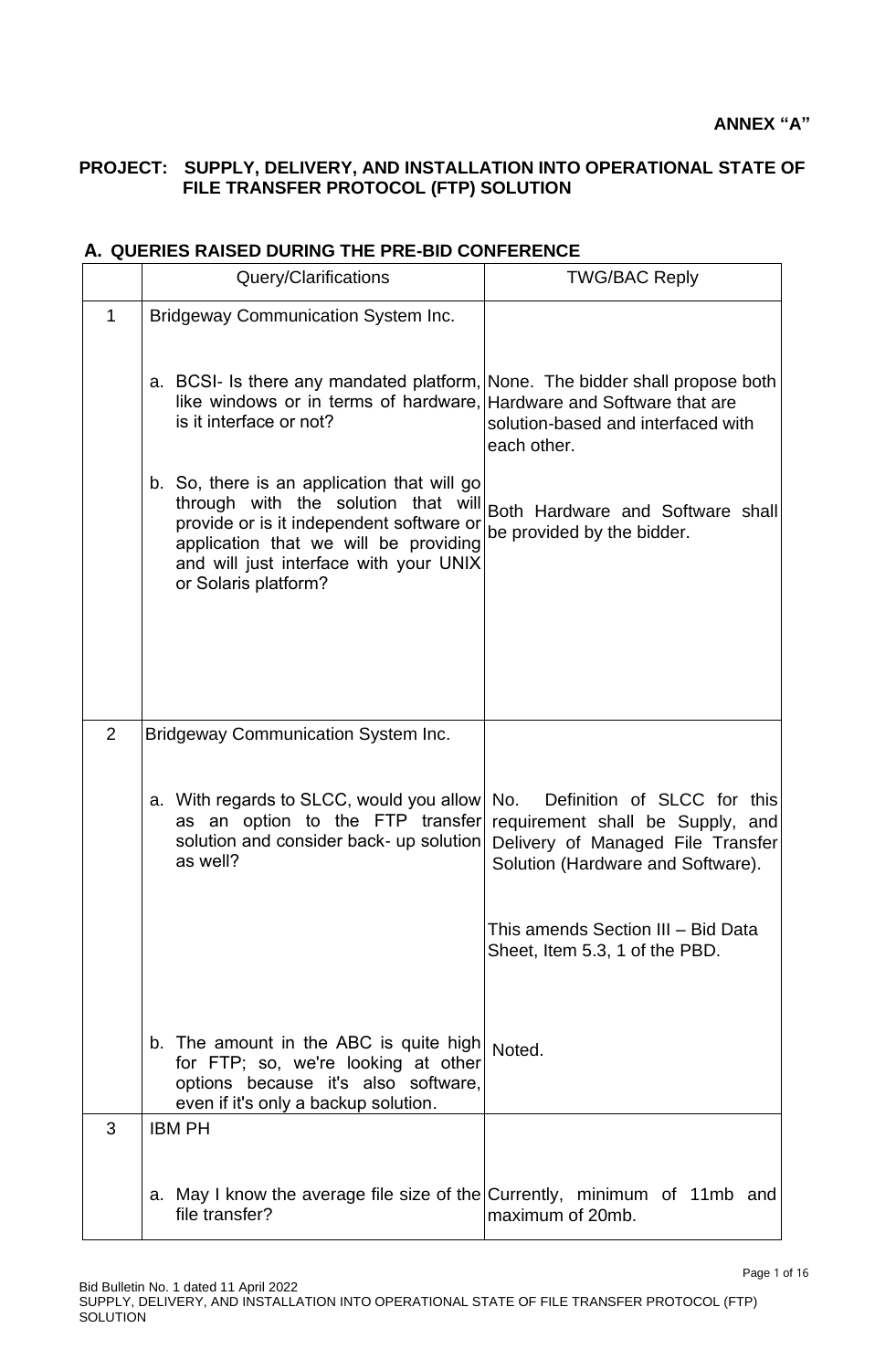|                | b. May I know the total number of $ 1,000$ transfers per day<br>transfers per day?                                                                                                       |                                                                                                                       |
|----------------|------------------------------------------------------------------------------------------------------------------------------------------------------------------------------------------|-----------------------------------------------------------------------------------------------------------------------|
| $\overline{4}$ | <b>Questronix Corporation</b>                                                                                                                                                            |                                                                                                                       |
|                | a. In terms of SLCC, can we ask if our No. The bidder and its principal<br>principal credentials allowed in the have separate and different judicial<br>SLCC? We are a business partner. | personality, hence the principal's<br>credentials cannot be considered for<br>the purpose of determining the<br>SLCC. |
|                | b. Can we submit aggregate projects for cannot be considered at this point.<br>SLCC, since SLCC is 15 and, can we<br>at least submit 2 projects instead of<br>one.                       | No. Aggregate completed contracts                                                                                     |
| 5              | <b>First Data Corporation</b>                                                                                                                                                            |                                                                                                                       |
|                | a. How many server end point are we The solution requires that<br>talking about in FTP? Total server Compute/Resource<br>endpoint?                                                       | the<br>Capacity<br>can<br>handle at least 200,000 participants<br>(FTP Clients).                                      |
|                |                                                                                                                                                                                          | Firmware version is 7.3.                                                                                              |
|                | Cisco<br>b. About<br>the<br>existing<br><b>Nexus</b><br>connection, what is its former version?                                                                                          |                                                                                                                       |
|                | c. About the FTP software, what is your<br>preference, is it perpetual or can we<br>offer on premise subscription?                                                                       | Perpetual License.                                                                                                    |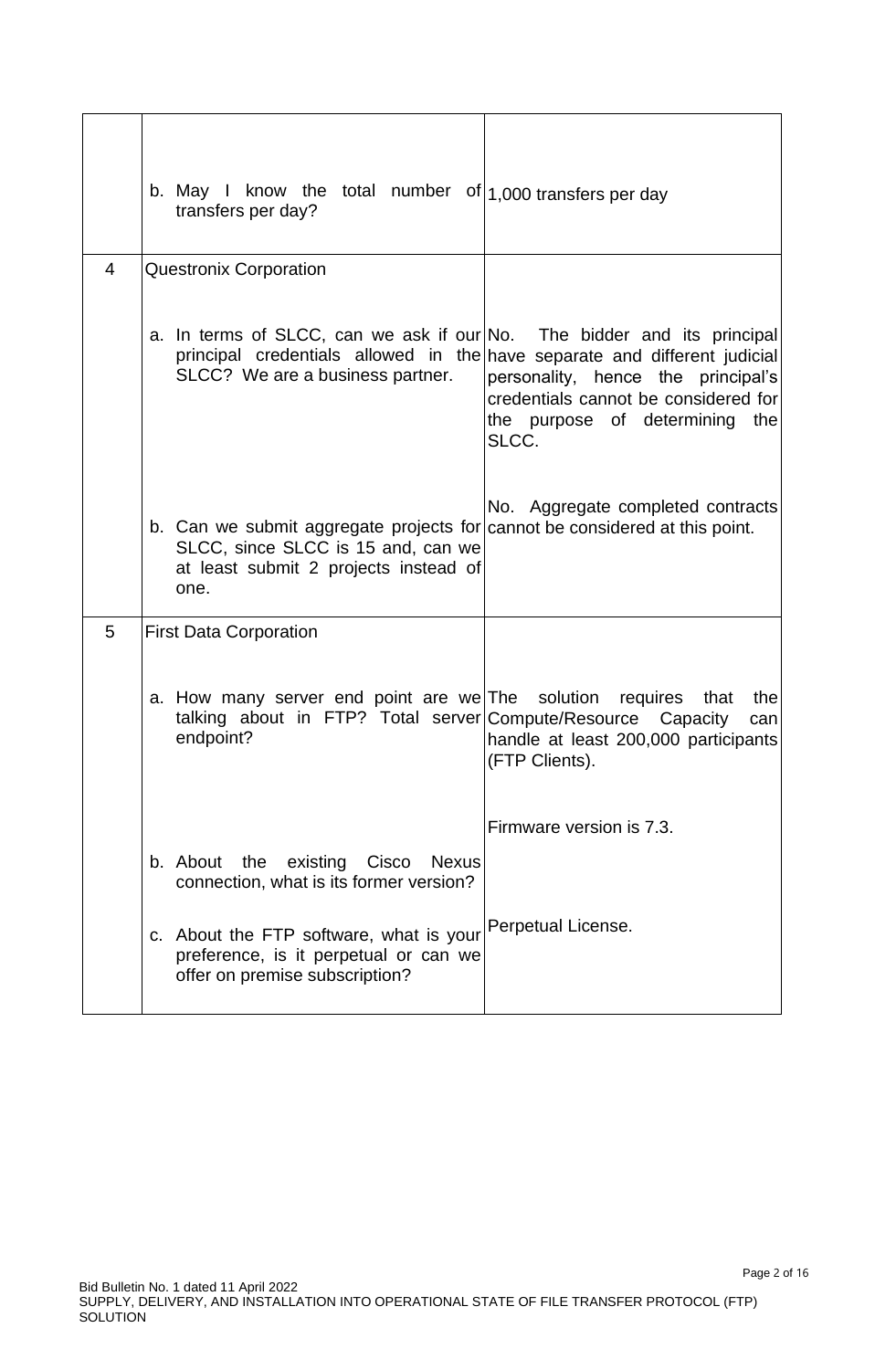## **B. WRITTEN QUERIES**

| <b>ITEM</b><br>NO. | <b>QUERIES/CLARIFICATIONS</b>                                                                                                     | <b>TWG RESPONSE</b>                                                                                  |
|--------------------|-----------------------------------------------------------------------------------------------------------------------------------|------------------------------------------------------------------------------------------------------|
| $\mathbf{1}$       | <b>Bridgeway Communication System Inc</b><br>wishes to inquire guidance on the<br>following questions:                            |                                                                                                      |
|                    | a. For Top of Rack Switch, is 10G Copper<br>port acceptable?                                                                      | <b>No</b>                                                                                            |
|                    | b. If TOR has 24 ports, do we provide<br>cables as well for the spare ports?                                                      | <b>No</b>                                                                                            |
|                    | Or only those needed to connect our<br>solutions PLUS the uplink cable going<br>to the NEXUS Switch?                              | Yes                                                                                                  |
|                    | c. What is the type of port (qSFP? SFP+?)<br>does NEXUS has for the TOR uplink                                                    | 10Gbase-SR SFP+                                                                                      |
|                    | connection?                                                                                                                       | (SFP-10G-SR-S)                                                                                       |
|                    | d. How far the location of the of the TOR<br>from the NEXUS Switch (this for the<br>length of the cables for<br>interconnection)? | More or less 30 meters                                                                               |
|                    | e. For the workstation? Can we offer a<br>clone workstation?                                                                      | No. Remote administration<br>workstation shall be a Laptop<br>Computer.                              |
|                    | Should be branded?                                                                                                                | Yes.                                                                                                 |
|                    | Is there a preferred Brand?                                                                                                       | No.                                                                                                  |
|                    |                                                                                                                                   | This amends Section VII -<br>Technical Specifications, Item 8,<br>Remote Administration Workstation, |
|                    |                                                                                                                                   | a. Must be a Laptop Computer                                                                         |
|                    | f. For the server where the FTP solution<br>will be installed, can we offer intel-<br>based server?                               | Yes                                                                                                  |
|                    | g. Can we use Windows based Operating<br>System?                                                                                  | Yes                                                                                                  |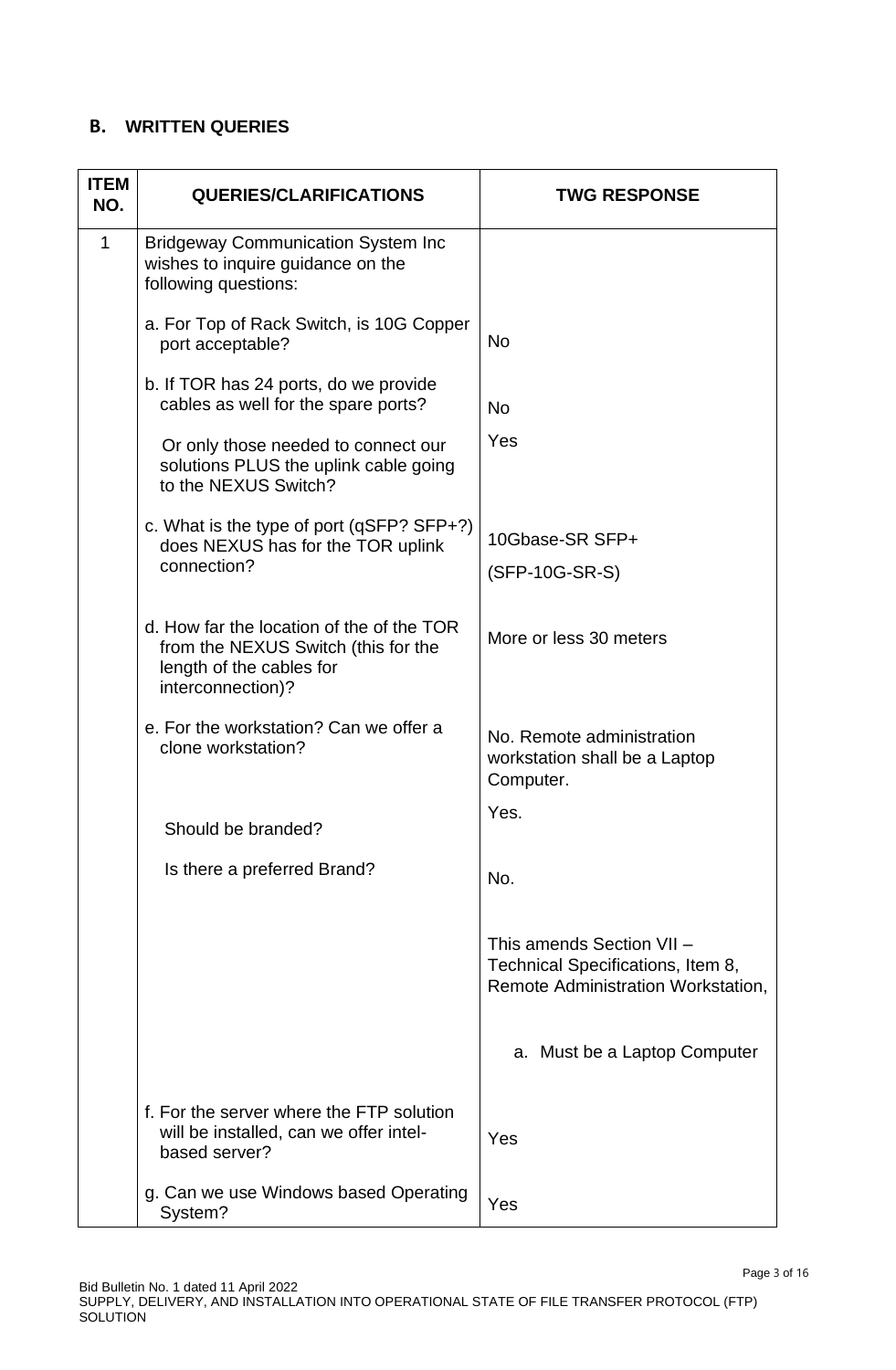| $\overline{2}$ | Additional inquiry from Bridgeway<br>Communication System Inc.                                                                                                                                                      |                                                                                                       |
|----------------|---------------------------------------------------------------------------------------------------------------------------------------------------------------------------------------------------------------------|-------------------------------------------------------------------------------------------------------|
|                | 1. What processor can we offer? Intel?<br>AMD?                                                                                                                                                                      | Processor can be either Intel-based<br>or AMD-based. RISC-based is also<br>acceptable.                |
|                | 2. Separate UPS required for the<br>proposed system?                                                                                                                                                                | None                                                                                                  |
|                | 3. Does Load balancer requires<br>redundancy on the Production site?                                                                                                                                                | <b>No</b>                                                                                             |
|                | 4. May we appeal on the Payment<br>terms?<br>50% Downpayment<br>40% Progess Billing broken down as<br>follows:<br>20% upon Delivery<br>10% Installation<br>10% upon commissioning<br>10% Upon Project<br>acceptance | Payment shall be one-time upon<br>project acceptance and submission<br>of complete billing documents. |
| 3              |                                                                                                                                                                                                                     |                                                                                                       |
|                | 5. For 25TB storage, do you require dual<br>controller? Dual power Supply?                                                                                                                                          | The 25TB storage can have Dual<br>Controller and Dual-Power Supply.                                   |
|                | What RAID should be proposed?                                                                                                                                                                                       | RAID <sub>5</sub>                                                                                     |
|                |                                                                                                                                                                                                                     | This amends Section VII -<br>Technical Specifications, Item 2.f<br>and Item 2.g of the PBD.           |
|                |                                                                                                                                                                                                                     | f. At least 25TB (usable, net of<br>RAID 5) Network Attached Storage<br>for Production Environment.   |
|                |                                                                                                                                                                                                                     | g. At least 25TB (usable, net of<br>RAID 5) Network Attached Storage<br>for Production Environment.   |
|                | 6. Do you require redundant 25TB in<br><b>Production Site?</b>                                                                                                                                                      | No, but will be accepted if the<br>proposed solution requires.                                        |
|                | 7. Do we include replication of storage<br>from Production Site to DR Site?                                                                                                                                         | Yes.                                                                                                  |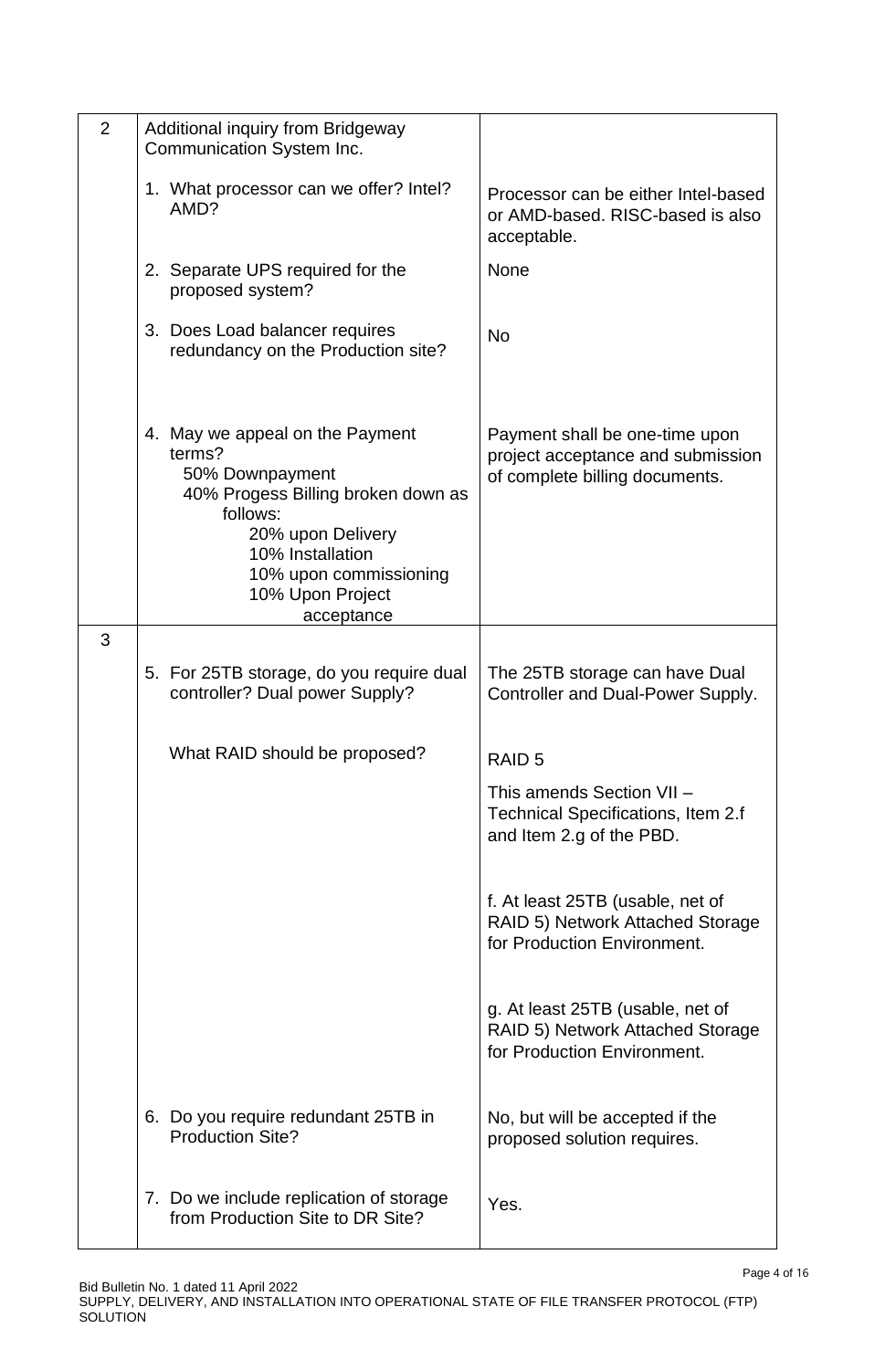|                |                                                                                                                                                                                                                                                                                                                                         | This amends Section VII -<br>Technical Specifications, Item 5 of<br>the PBD.<br>o. Data replication between<br><b>Production and Disaster Recovery</b><br><b>Sites</b>                                    |
|----------------|-----------------------------------------------------------------------------------------------------------------------------------------------------------------------------------------------------------------------------------------------------------------------------------------------------------------------------------------|-----------------------------------------------------------------------------------------------------------------------------------------------------------------------------------------------------------|
|                | 8. Does SSS has high speed link from<br>Production to DR?                                                                                                                                                                                                                                                                               | SSS has 500mbps link.                                                                                                                                                                                     |
|                | 9. For the Load balancer, do you require<br>High Availability on Load balancer?                                                                                                                                                                                                                                                         | No.                                                                                                                                                                                                       |
| $\overline{4}$ | We would like to submit our technical<br>questions of the following.<br>2. IT Resources<br>a. At least 2 external facing MFT (Clustered) servers for<br>Production Environment.<br>b. At least 2 internal-facing MFT (Clustered) servers for<br>Production Environment.<br>c. At least 1 external facing MFT server for DR Environment. | The server sizing shall be<br>dependent on the proposed<br>solution as long as it can meet the<br>following criteria:<br>a) Compute resources shall be<br>able to handle at least<br>200,000 FTP clients. |
|                | d. At least 1 internal-facing MFT server for DR Environment.<br>e. At least 1 server resource for system development.<br>1. Server detailed specs                                                                                                                                                                                       | b) Compute resources shall be<br>able to handle at 400<br>concurrent FTP sessions.                                                                                                                        |
|                |                                                                                                                                                                                                                                                                                                                                         |                                                                                                                                                                                                           |
|                | General server sizing questionnaire:                                                                                                                                                                                                                                                                                                    |                                                                                                                                                                                                           |
|                | <b>Specific Processor Model:</b>                                                                                                                                                                                                                                                                                                        |                                                                                                                                                                                                           |
|                | No. of Physical Processors:                                                                                                                                                                                                                                                                                                             |                                                                                                                                                                                                           |
|                | No. of Cores per Processor:                                                                                                                                                                                                                                                                                                             |                                                                                                                                                                                                           |
|                | Total Memory qty and GB per stick:                                                                                                                                                                                                                                                                                                      |                                                                                                                                                                                                           |
|                | Drive Capacity:                                                                                                                                                                                                                                                                                                                         |                                                                                                                                                                                                           |
|                | Drive RPM:                                                                                                                                                                                                                                                                                                                              |                                                                                                                                                                                                           |
|                | Drive interface:                                                                                                                                                                                                                                                                                                                        |                                                                                                                                                                                                           |
|                | <b>RAID Config:</b>                                                                                                                                                                                                                                                                                                                     |                                                                                                                                                                                                           |
|                | Network Interface:                                                                                                                                                                                                                                                                                                                      |                                                                                                                                                                                                           |
|                | <b>Network Speed:</b>                                                                                                                                                                                                                                                                                                                   |                                                                                                                                                                                                           |
|                | No. of Network Ports:                                                                                                                                                                                                                                                                                                                   |                                                                                                                                                                                                           |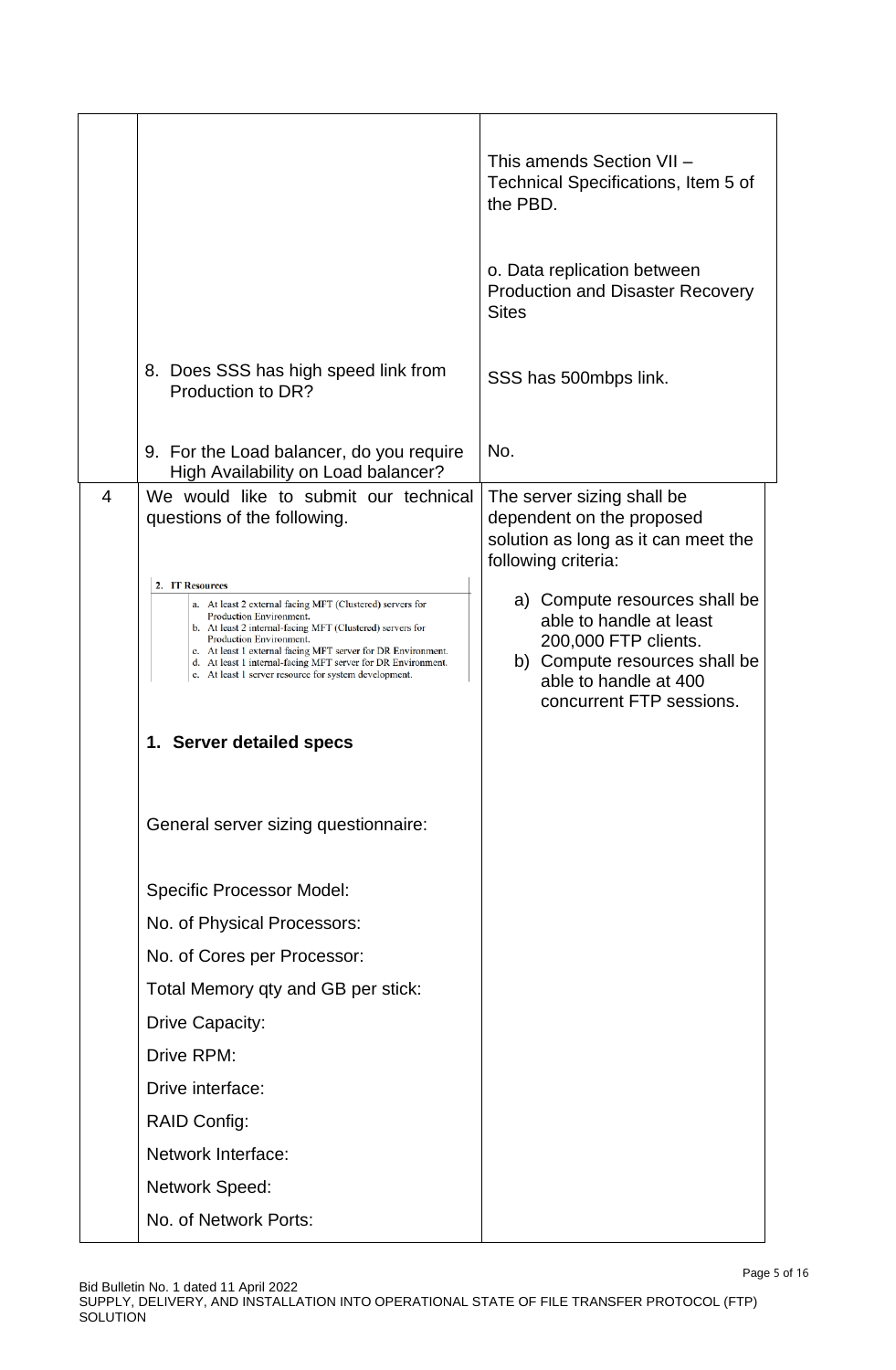|                | <b>Operating System:</b>                                                                                                                                                                                                                                                                                                                                                                                                                                                                                                 |                                                                                                                                                                                  |
|----------------|--------------------------------------------------------------------------------------------------------------------------------------------------------------------------------------------------------------------------------------------------------------------------------------------------------------------------------------------------------------------------------------------------------------------------------------------------------------------------------------------------------------------------|----------------------------------------------------------------------------------------------------------------------------------------------------------------------------------|
|                | Form Factor (tower/rack):                                                                                                                                                                                                                                                                                                                                                                                                                                                                                                |                                                                                                                                                                                  |
| 5              | <b>Single Largest Completed Contract</b><br>(SLCC) that is similar to the project:                                                                                                                                                                                                                                                                                                                                                                                                                                       |                                                                                                                                                                                  |
|                | a. Can we submit a project which is<br>already completed (with certificate of<br>acceptance from customer), fully billed<br>but not yet fully paid by the customer<br>due to payment terms agreed as<br>SLCC?                                                                                                                                                                                                                                                                                                            | Yes.                                                                                                                                                                             |
|                | b. Our proposed FTP solution for this<br>project will be utilizing the Manage File<br>Transfer component of BMC Control-M<br>Workload Automation platform from<br><b>BMC Software (please see</b><br>https://www.bmc.com/it-<br>solutions/control-m-managed-file-<br>transfer.html). We have completed a<br>project with a government agency<br>utilizing the entire BMC Control-M<br>platform as a solution for Disaster<br><b>Recovery Management System</b><br>automation use case, can you consider<br>this as SLCC? | Yes.<br>This amends Section III - Bid Data<br>Sheet, Item 5.3, 1 of the PBD.<br>1. Supply and delivery of<br><b>Managed File Transfer</b><br>Solution (Hardware and<br>Software) |
| 6              | <b>Schedule of Requirements:</b>                                                                                                                                                                                                                                                                                                                                                                                                                                                                                         |                                                                                                                                                                                  |
|                | May we request to extend the overall No.<br>delivery schedule from One Hundred-Fifty<br>(150) calendar days from receipt of Notice<br>to Proceed and Signed Contract to Two<br>Hundred-Forty days (240) calendar days<br>due to global chip shortage in the<br>hardware components.                                                                                                                                                                                                                                      |                                                                                                                                                                                  |
| $\overline{7}$ | <b>Bid Submission:</b>                                                                                                                                                                                                                                                                                                                                                                                                                                                                                                   |                                                                                                                                                                                  |
|                | May we request to extend the deadline of<br>bid submission from March 31, 2022, to<br>April 22, 2022, to have ample time to<br>prepare and consolidate the software and<br>hardware offerings.                                                                                                                                                                                                                                                                                                                           | Submission and Opening of Bids<br>scheduled on April 21, 2022.                                                                                                                   |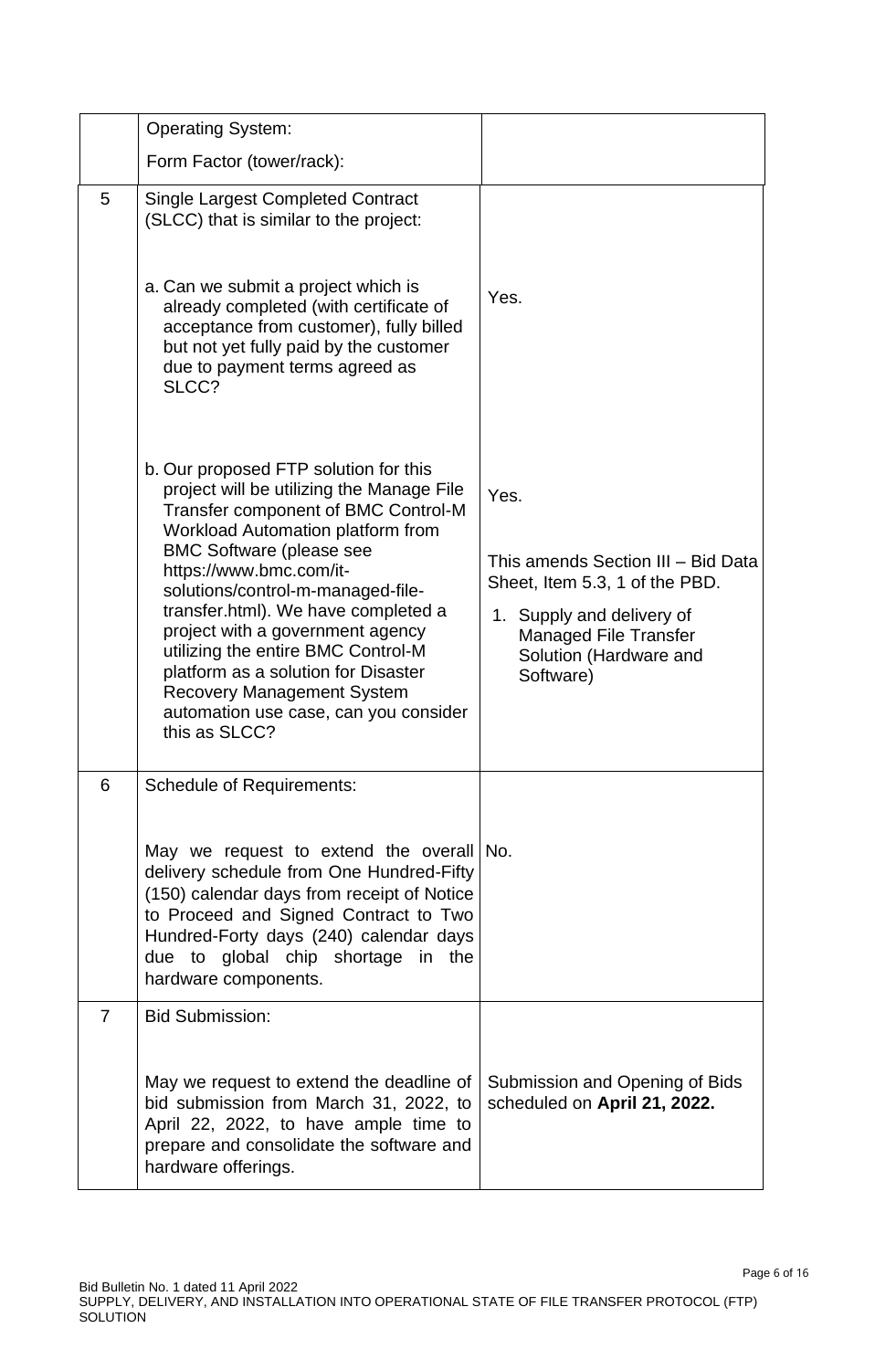| 8  | License:                                                                                                                                                                                                                                                                                                                                                                                                                                                                                                                                                                                             |                                                                                                                       |
|----|------------------------------------------------------------------------------------------------------------------------------------------------------------------------------------------------------------------------------------------------------------------------------------------------------------------------------------------------------------------------------------------------------------------------------------------------------------------------------------------------------------------------------------------------------------------------------------------------------|-----------------------------------------------------------------------------------------------------------------------|
|    | Can we offer an on-premise license<br>subscription for three (3) years for the<br>license of the File Transfer Solution<br>software instead of a perpetual license                                                                                                                                                                                                                                                                                                                                                                                                                                   | No. License requirement shall be<br>perpetual.                                                                        |
|    | type?                                                                                                                                                                                                                                                                                                                                                                                                                                                                                                                                                                                                | Our license requirements are as<br>follows:                                                                           |
|    |                                                                                                                                                                                                                                                                                                                                                                                                                                                                                                                                                                                                      | a) Perpetual License<br>b) At least 200,000<br>Participants (FTP Clients).<br>c) At least 400 Concurrent<br>Sessions. |
|    |                                                                                                                                                                                                                                                                                                                                                                                                                                                                                                                                                                                                      | This amends Section VI -<br>Schedule of Requirements, Item 1<br>License Requirement of the PBD.                       |
| 9  | <b>Implementation Services:</b>                                                                                                                                                                                                                                                                                                                                                                                                                                                                                                                                                                      |                                                                                                                       |
|    | Our proposed FTP solution for this project<br>will be utilizing the Manage File Transfer<br>component of BMC Control-M Workload<br>Automation platform from BMC Software<br>https://www.bmc.com/it-<br>(please<br>see<br>solutions/control-m-managed-file-<br><b>BMC</b><br>transfer.html).<br>Software's<br>requirements for the implementation of<br>this solution specifies that we have to use<br>their professional services. Can we re-sell<br>BMC Professional Services to SSS<br>together with the licenses for this project<br>considered<br>and<br>not<br>be<br>as<br>sub-<br>contracting? | No. Sub-contracting is not allowed.                                                                                   |
| 10 | <b>Technical Specifications:</b>                                                                                                                                                                                                                                                                                                                                                                                                                                                                                                                                                                     |                                                                                                                       |
|    | <b>Compute Resources/Capacity</b>                                                                                                                                                                                                                                                                                                                                                                                                                                                                                                                                                                    |                                                                                                                       |
|    | a. For at least 200,000 Participants (FTP<br>Clients).<br>b. For<br>400<br>Concurrent<br>at<br>least<br>Sessions/Connections.                                                                                                                                                                                                                                                                                                                                                                                                                                                                        |                                                                                                                       |
|    |                                                                                                                                                                                                                                                                                                                                                                                                                                                                                                                                                                                                      |                                                                                                                       |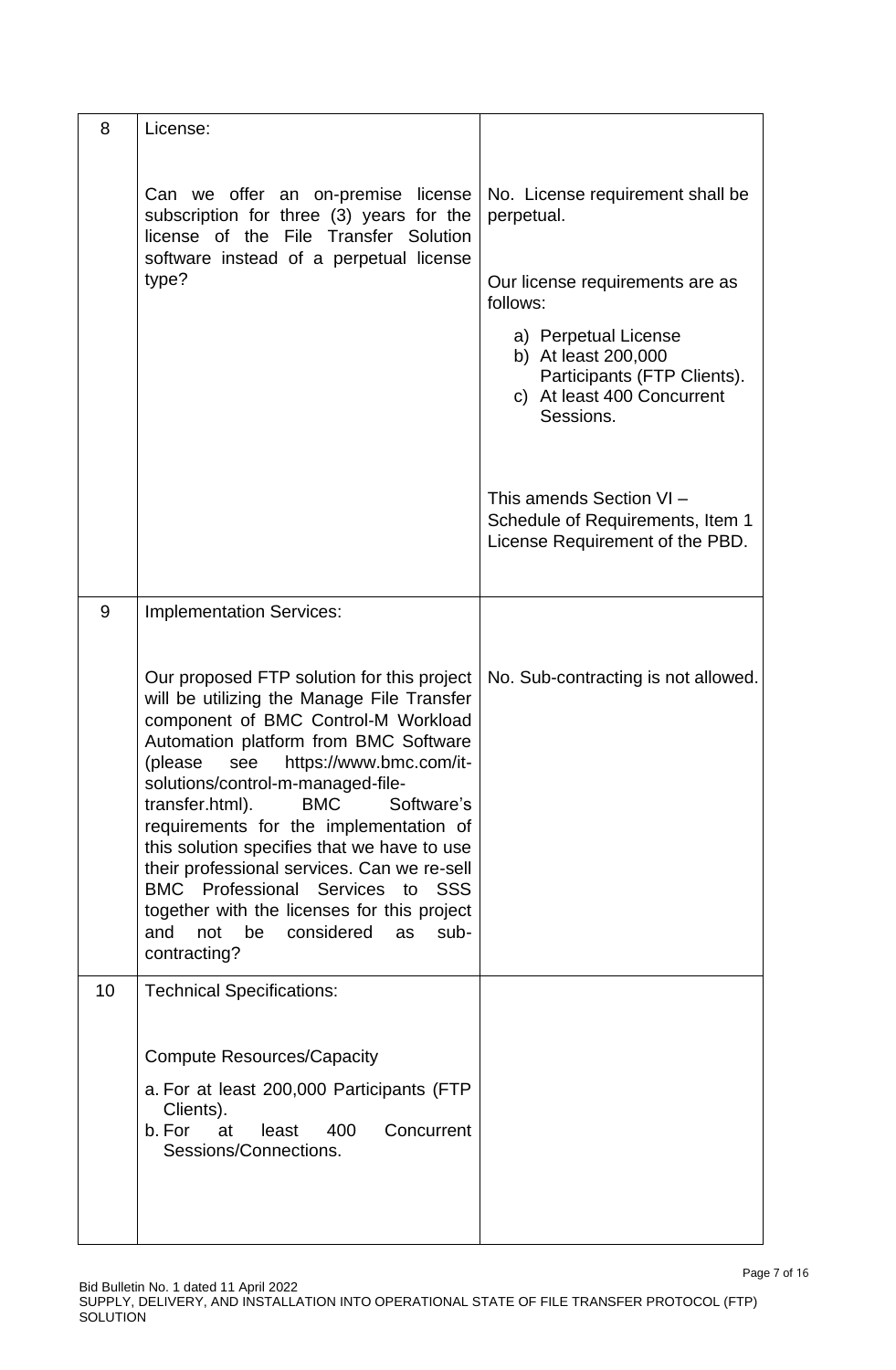|    | <b>QUESTION:</b>                                                                                                                                                                                                                                                                                                                                                                                                                                                                                                                                                                                                                                                                                                                                                                                                                                                                                                      | The solution requires that the                                                            |
|----|-----------------------------------------------------------------------------------------------------------------------------------------------------------------------------------------------------------------------------------------------------------------------------------------------------------------------------------------------------------------------------------------------------------------------------------------------------------------------------------------------------------------------------------------------------------------------------------------------------------------------------------------------------------------------------------------------------------------------------------------------------------------------------------------------------------------------------------------------------------------------------------------------------------------------|-------------------------------------------------------------------------------------------|
|    | What is the total number of Server<br>Endpoints that the solution will monitor or<br>manage?                                                                                                                                                                                                                                                                                                                                                                                                                                                                                                                                                                                                                                                                                                                                                                                                                          | Compute/Resource Capacity can<br>handle at least 200,000<br>participants (FTP Clients).   |
| 11 | <b>Solution Functionalities</b>                                                                                                                                                                                                                                                                                                                                                                                                                                                                                                                                                                                                                                                                                                                                                                                                                                                                                       |                                                                                           |
|    | a. Facility for Managed File Transfers.<br>b. Enrollment<br>wizard<br>and<br>reusable<br>templates.<br>c. Policies and controls by group.<br>d. Simultaneous uploading of multiple<br>files.<br>e. Real-time data transfer.<br>f. Can transfer higher than 2Gb file size.<br>g. Can compress more than 2Gb files for<br>faster transmission.<br>h. Automatic restart at last point of<br>interruption.<br>Supports email notification.<br>Ĺ.<br>Sending of alerts to mobile devices.<br>j.<br>k. Automatic copy, move, delete<br>0f<br>transferred files from client to another<br>directory on same server for backup<br>and batch processing.<br>Automatic transfer of files by clients to<br>L.<br>backup server.<br>m. Capable<br>of<br>automated<br>replay,<br>reprocess and resend associated with<br>failed file transfers.<br>n. Routing of files based on sender, file<br>name, file type and file contents. |                                                                                           |
|    | <b>QUESTIONS:</b><br>What is the average file size for the files<br>to be transferred?                                                                                                                                                                                                                                                                                                                                                                                                                                                                                                                                                                                                                                                                                                                                                                                                                                | Currently more or less 11 to<br>20MB.                                                     |
|    | How many file transfers or the average<br>file transfer per day?                                                                                                                                                                                                                                                                                                                                                                                                                                                                                                                                                                                                                                                                                                                                                                                                                                                      | There are at least 250 scheduled<br>file transfer everyday averaging<br>500 to 600 files. |
| 12 | <b>IT Resources</b>                                                                                                                                                                                                                                                                                                                                                                                                                                                                                                                                                                                                                                                                                                                                                                                                                                                                                                   |                                                                                           |
|    | least 2<br>external<br>facing<br>MFT<br>a. At<br>(Clustered)<br>Production<br>servers<br>for<br>Environment.                                                                                                                                                                                                                                                                                                                                                                                                                                                                                                                                                                                                                                                                                                                                                                                                          |                                                                                           |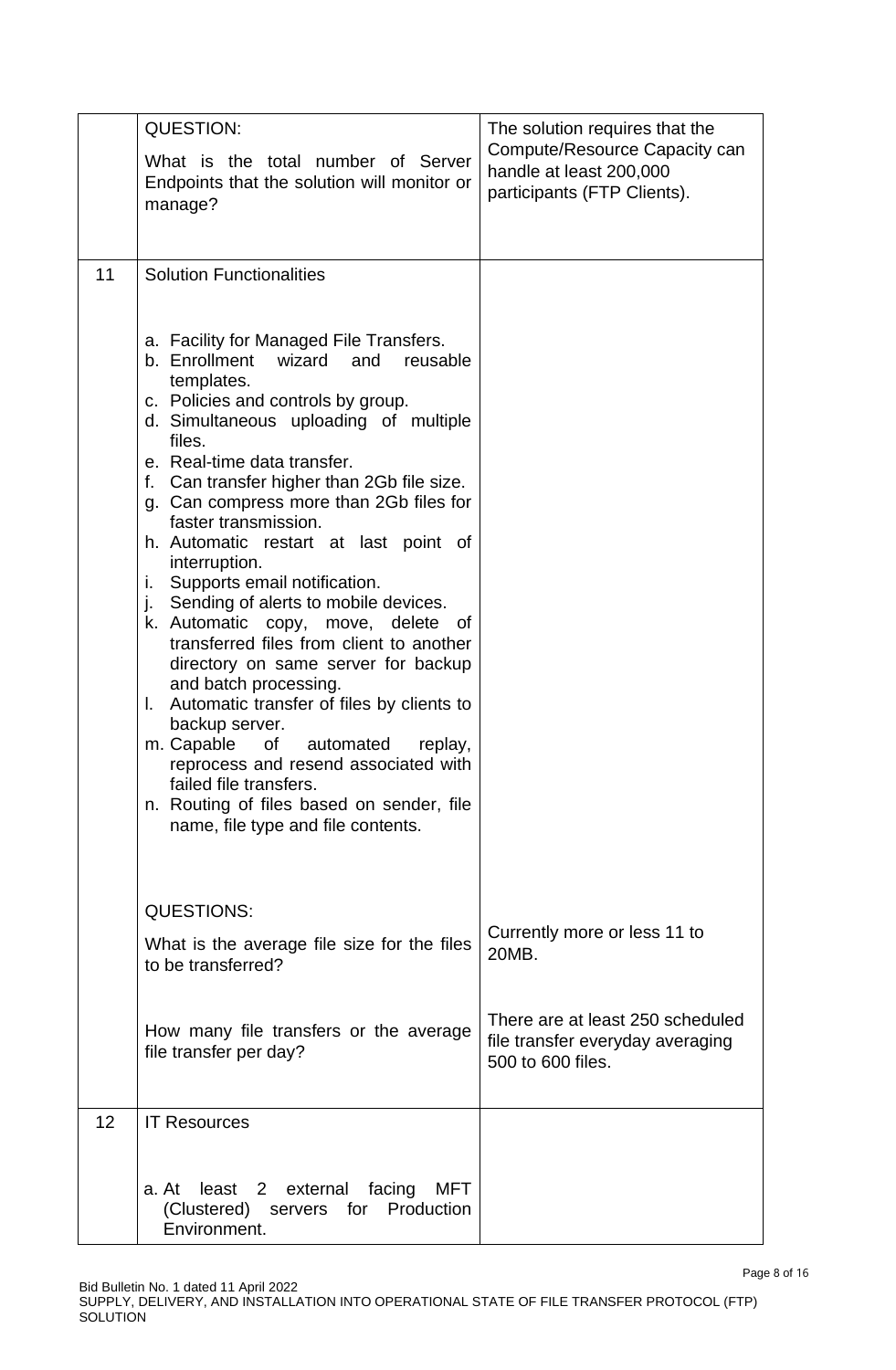| b. At<br>least 2<br>internal-facing<br>MFT                               |  |
|--------------------------------------------------------------------------|--|
| (Clustered) servers for Production<br>Environment.                       |  |
| c. At least 1 external facing MFT server                                 |  |
| for DR Environment.                                                      |  |
| d. At least 1 internal-facing MFT server                                 |  |
| for DR Environment.                                                      |  |
| e. At least1 server resource for system                                  |  |
| development.                                                             |  |
| f. At least 25TB Network Attached                                        |  |
| Storage for Production Environment.<br>g. At least 25TB Network Attached |  |
| Storage for DR Environment.                                              |  |
| h. Must have a dedicated Load Balancer                                   |  |
| equipment with at least10G interface.                                    |  |
| i. Supports Virtualization.                                              |  |
| j. Network Equipment to connect all                                      |  |
| resources:                                                               |  |
|                                                                          |  |
| 1. Minimum of 2 units Top-of-Rack                                        |  |
| (TOR) Switches with 10G ports and                                        |  |
| two (2) 40G Uplink to Core switch.                                       |  |
| TOR must have total number of                                            |  |
| ports that can support the required<br>number of ports of the proposed   |  |
| solution. TOR must also have at                                          |  |
| least 12 available spare ports (for                                      |  |
| future requirements)                                                     |  |
| 2. Must be compatible with SSS                                           |  |
| existing Cisco NEXUS7009 Core                                            |  |
| Switch.                                                                  |  |
| have<br>the<br>3. Must<br>necessary                                      |  |
| bidirectional<br>40-<br>(BiDi)<br>Gbpstransceivers that can enable       |  |
| reuse of SSS existing 10gigabit                                          |  |
| MMF infrastructure for<br>duplex                                         |  |
| future migration to 40 Gigabit                                           |  |
| Ethernet connectivity.                                                   |  |
| 4. Other<br>network<br>necessary                                         |  |
| resources such as, but not limited                                       |  |
| patch fiber/copper<br>cables<br>to<br>(servers to TOR switches and TOR   |  |
| Switches to Core Switches), for                                          |  |
| both the Main Production Site and                                        |  |
| Disaster Recovery Site.                                                  |  |
|                                                                          |  |
| k. IPV4/IPV6-compliant.                                                  |  |
| I. Compute resources must be able to                                     |  |
| handle at least 200,000FTP clients.                                      |  |
| m. Must be able to handle at least 400                                   |  |
| concurrent FTP sessions.                                                 |  |
| n. RDBMS requirements, if any, shall be                                  |  |
| included in the system. (Must be                                         |  |
| comparable or compatible with SSS                                        |  |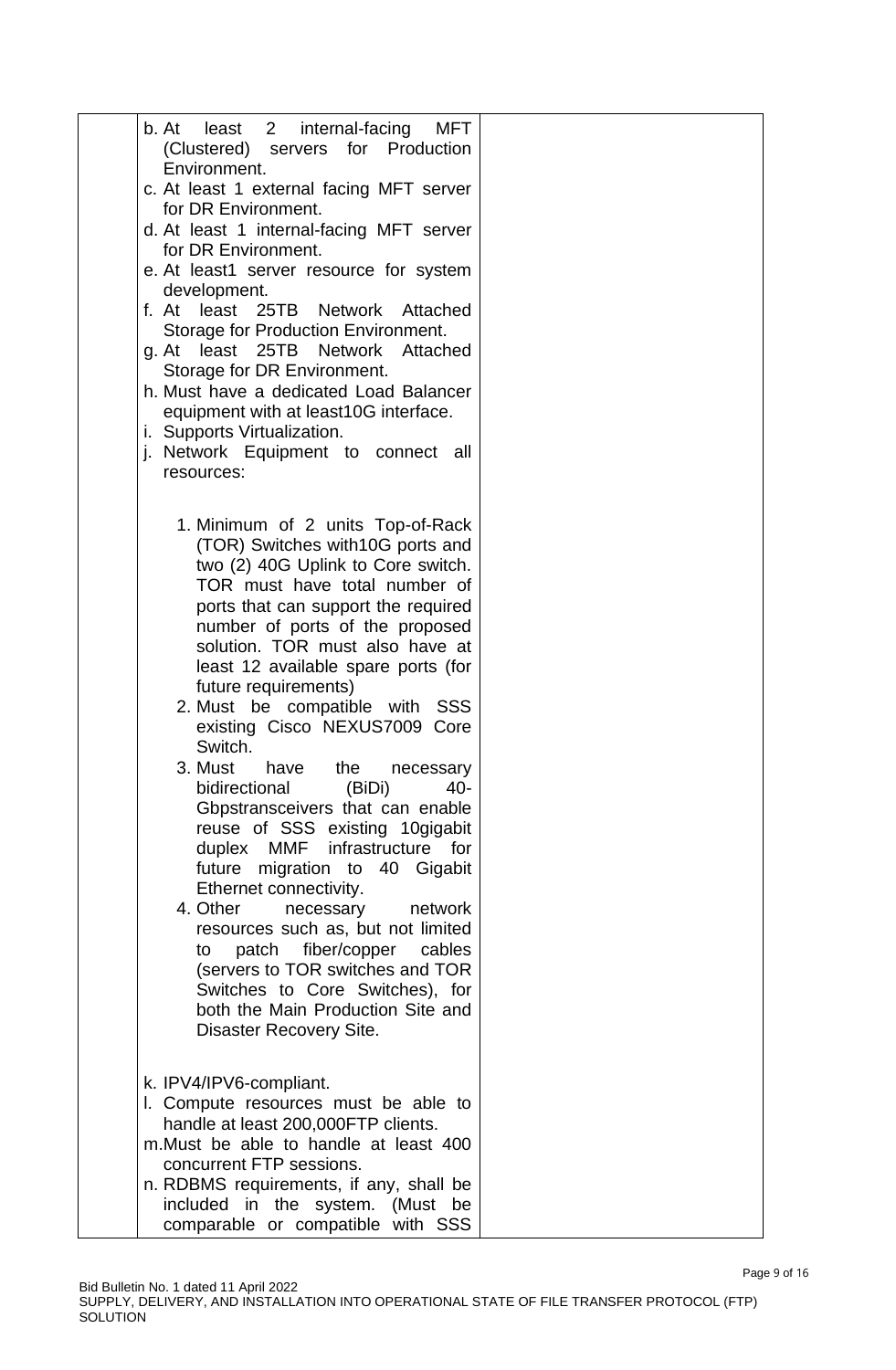| existing RDBMS)                                                                                                                 |                                                                                                |
|---------------------------------------------------------------------------------------------------------------------------------|------------------------------------------------------------------------------------------------|
| <b>QUESTIONS:</b>                                                                                                               |                                                                                                |
| What is the firmware version of the<br>existing Cisco Nexus 7009 and<br>the<br>available ports in it?                           | Firmware version is 7.3.                                                                       |
| Will there be an available slot in the rack<br>to accommodate all the servers both in<br>HQ and DR? or we are going to provide? | The Solution Provider shall<br>provide the required Server Racks.                              |
|                                                                                                                                 | Item 2: IT Resources.                                                                          |
|                                                                                                                                 | o. Required Server Racks<br>shall be provided.                                                 |
|                                                                                                                                 | This amends Section VII -<br>Technical Specifications, Item 2 of<br>the PBD.                   |
|                                                                                                                                 | m. Standard 19" Server Racks<br>shall be provided for both sites.                              |
| If we are going to provide one, do we also<br>need to provide UPS etc.?                                                         | UPS is not required.                                                                           |
| What would be the hardware specification<br>requirements for the server specified in<br>2.E                                     | Hardware specification is solution-<br>based, hence, shall depend on the<br>proposed solution. |
| What would be the setup of the load<br>balancer? in-line or one-armed?                                                          | One-armed.                                                                                     |
| Is the HA for the load balancer needed?                                                                                         | No, but will be accepted if the<br>proposed solution requires.                                 |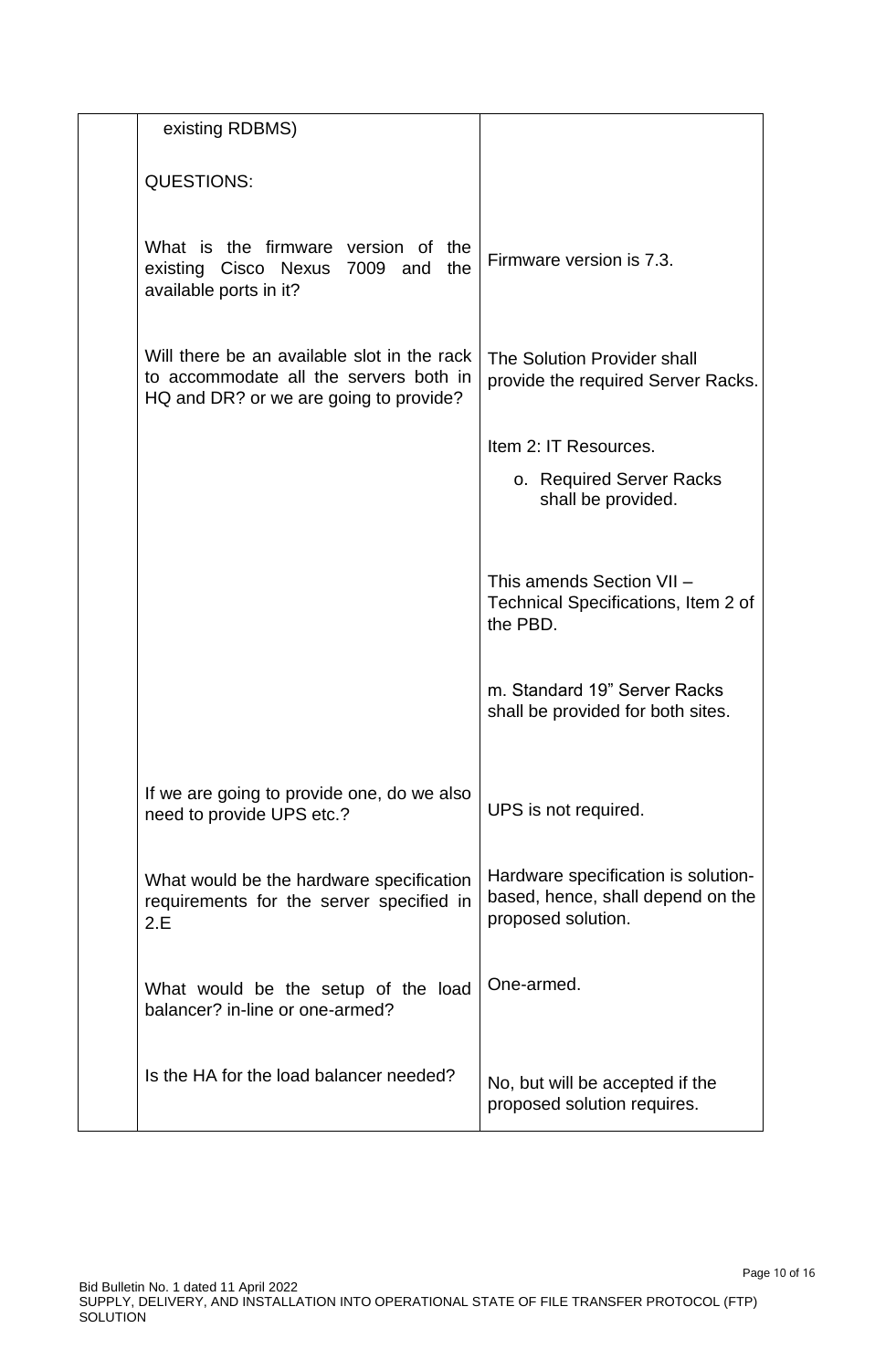| 13 | Is it possible to separate the Payment Terms of Hardware and<br>Software as follows?<br>10% Project Kickoff<br>40% Delivery of Hardware<br>20% Migration<br>20% Project Completion Hardware<br>10% Retention | No. Payment<br>shall be one-<br>time upon<br>project<br>acceptance and<br>submission of<br>billing<br>documents.                                                                    |
|----|--------------------------------------------------------------------------------------------------------------------------------------------------------------------------------------------------------------|-------------------------------------------------------------------------------------------------------------------------------------------------------------------------------------|
| 14 | We would like to request to allow up to two (2) aggregate contracts<br>for the SLCC requirement.                                                                                                             | No.                                                                                                                                                                                 |
| 15 | How<br>do<br>setup?<br>environments<br>need<br>to<br>you<br>many<br>(PRD/DR/UAT/SIT/DEV)?                                                                                                                    | Development,<br>Production and<br>DR.                                                                                                                                               |
| 16 | Do you need HA?                                                                                                                                                                                              | No, but will be<br>accepted if the<br>proposed<br>solution<br>requires.                                                                                                             |
| 17 | Are you going to use hypervisor? If yes, please indicate the<br>hypervisor (PowerVM/VMWare/KVM/XEN/etc)                                                                                                      | Use of a<br>Hypervisor shall<br>depend on the<br>proposed<br>solution.                                                                                                              |
| 18 | Please<br>indicate<br>the<br>preferred<br>operating<br>system.<br>(Windows/Linux/AIX)                                                                                                                        | Operating<br>System is<br>Solution-based,<br>hence, can be a<br><b>Windows Server</b><br>Operating<br>System (OS) or<br>Linux OS or AIX<br>OS. Solaris OS<br>is also<br>acceptable. |
| 19 | Please indicate the preferred server. (x86/Power/etc)                                                                                                                                                        | The server can<br>be<br>x86/Power/etc.<br>as long as it can<br>meet the<br>following<br>criteria:<br>a) Compute<br>resources<br>shall be able                                       |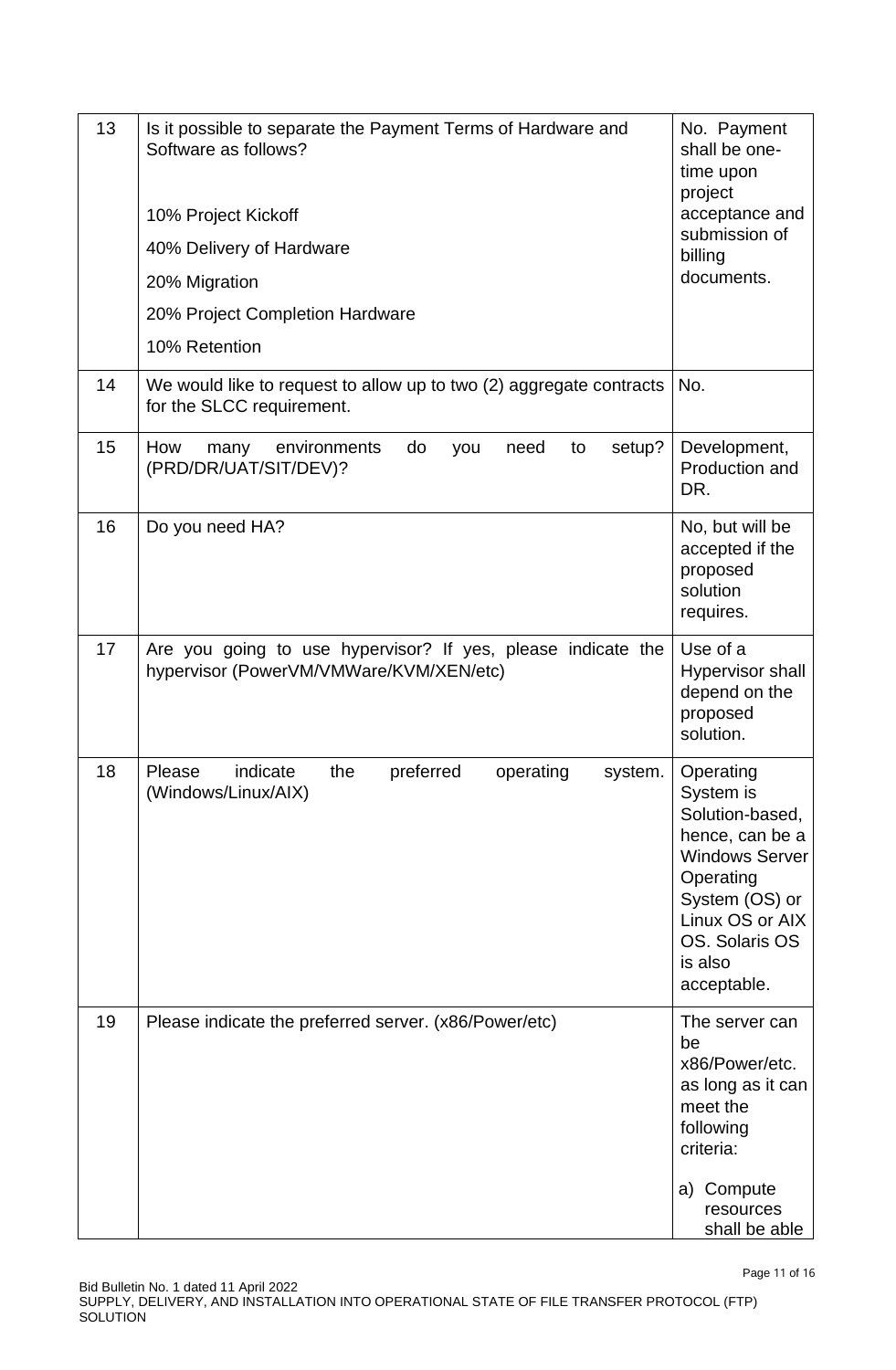|    |                                                                                                    | to handle at<br>least<br>200,000 FTP<br>clients.<br>b) Compute<br>resources<br>shall be able<br>to handle at<br>400<br>concurrent<br><b>FTP</b><br>sessions. |
|----|----------------------------------------------------------------------------------------------------|--------------------------------------------------------------------------------------------------------------------------------------------------------------|
| 20 | At least 25TB Network Attached Storage for Prod and DR<br>environment, are USABLE or RAW Capacity? | Usable.                                                                                                                                                      |
|    |                                                                                                    | This amends<br>Section VII -<br>Technical<br>Specifications,<br>Item 2.f and<br>Item 2.g of the<br>PBD.                                                      |
|    |                                                                                                    | f. At least 25TB<br>(usable, net of<br>RAID Level 5)<br><b>Network</b><br>Attached<br>Storage for<br>Production<br>Environment.                              |
|    |                                                                                                    | g. At least 25TB<br>(usable, net of<br>RAID Level 5)<br><b>Network</b><br>Attached<br>Storage for DR.                                                        |
| 21 | What is the raid level requiring for Storage?                                                      | RAID Level 5                                                                                                                                                 |
| 22 | Use of the storage (database, transactional, backup, archive)                                      | Storage shall be<br>used for<br>transactional<br>and moving<br>data, archive,<br>backup, file                                                                |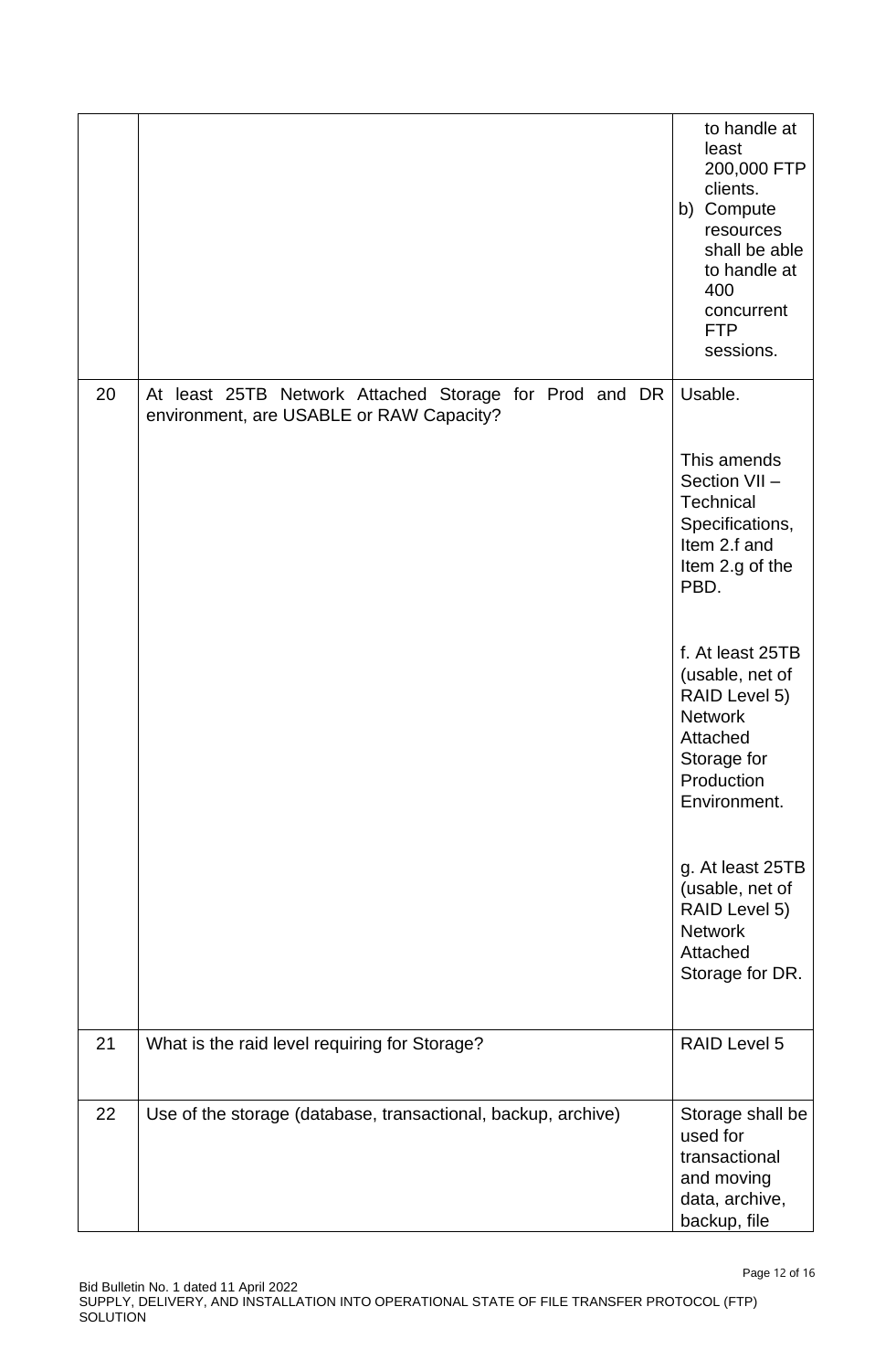|    |                                                                                                                        | repository, etc.                                                                                                                  |  |
|----|------------------------------------------------------------------------------------------------------------------------|-----------------------------------------------------------------------------------------------------------------------------------|--|
| 23 | What are the types of data to be stored?                                                                               | Flat File, Txt<br>Files, .xls, .jpeg                                                                                              |  |
| 24 | Estimated growth capacity (annual)?                                                                                    | Forty percent<br>(40%) annual<br>growth rate.                                                                                     |  |
| 25 | What is the connectivity required for NAS Storage (10gb or more<br>than)? What is the existing bandwidth?              | 10G.                                                                                                                              |  |
| 26 | Any features need for NAS Storage?                                                                                     | None.                                                                                                                             |  |
| 27 | What is the workload to be installed on the storages?                                                                  | Storage shall be<br>used for<br>transactional<br>and moving<br>data, archive,<br>backup, file<br>repository, etc.                 |  |
| 28 | What is your existing FTP? What is the current operating system?<br>this will be regarding the migration.              | <b>SSS Current</b><br>FTP Solution is<br><b>Tectia Software</b><br>and the<br>Operating<br>System is<br>Solaris 10.5.             |  |
| 29 | For training, is this with formal training with certification or<br>knowledge transfer only? Is this remote or onsite? | Either formal<br>training with<br>certification or<br>knowledge<br>transfer is<br>acceptable, at<br>no additional<br>cost to SSS. |  |
|    |                                                                                                                        | Remote (On-<br>Line) or onsite<br>training are both<br>acceptable.                                                                |  |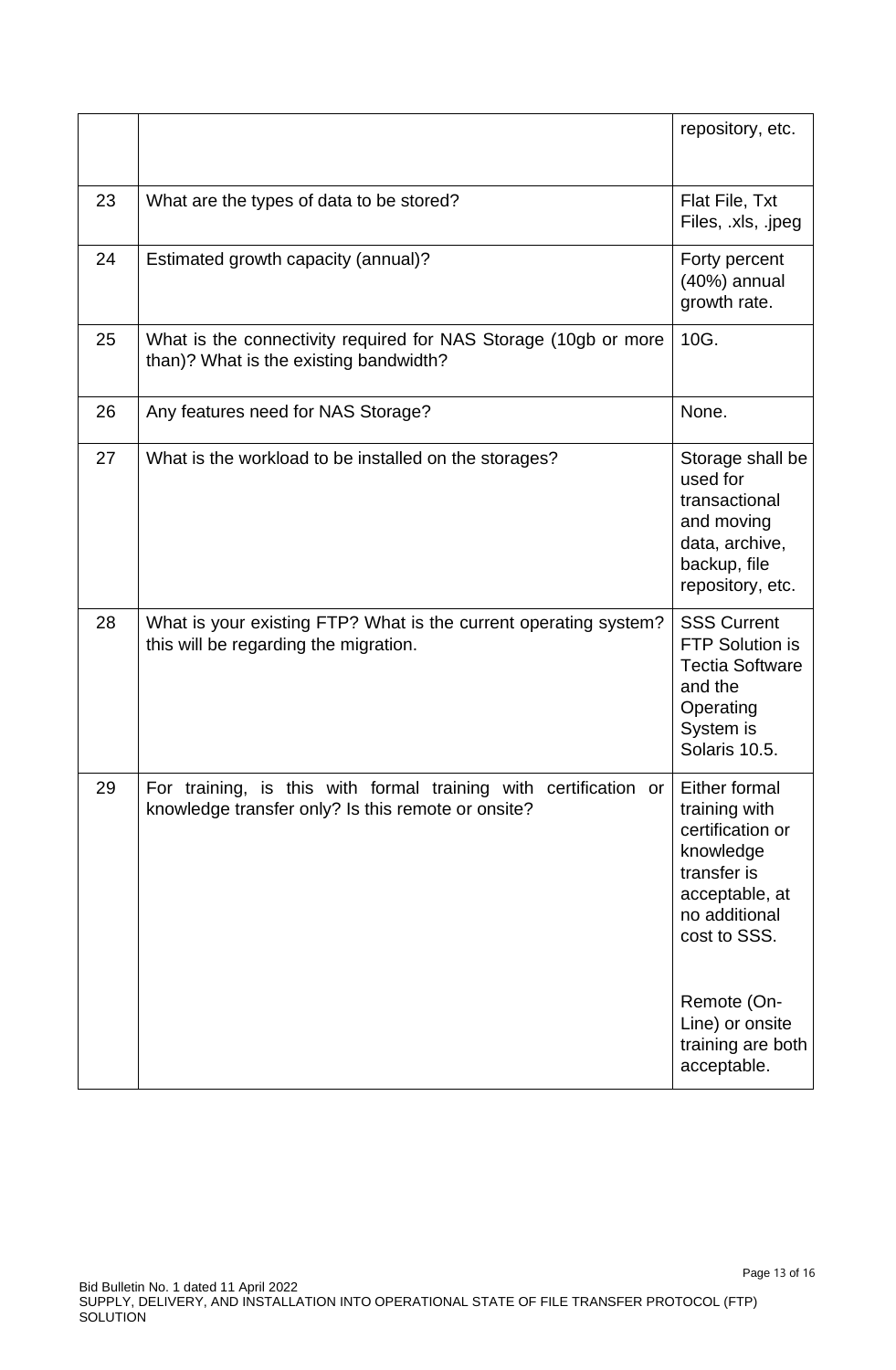| 30 | administration<br>workstation<br>How<br>remote<br>and<br>many<br><b>CPU/Processors requires?</b>                                        | At least one (1)<br>remote<br>administration<br>workstation<br>(laptop)<br>computer) is<br>required.<br><b>CPU/Processor</b>                                                                                                                                 |
|----|-----------------------------------------------------------------------------------------------------------------------------------------|--------------------------------------------------------------------------------------------------------------------------------------------------------------------------------------------------------------------------------------------------------------|
|    |                                                                                                                                         | s shall be<br>solution-based<br>and shall be<br>dependent on<br>the proposed<br>solution.                                                                                                                                                                    |
| 31 | Where is the delivery of the machines? HO and DR or HO then<br>after that we will relocate?                                             | <b>SSS Main Office</b><br>and SSS<br><b>Disaster</b><br><b>Recovery Sites.</b><br>However, DR<br>components can<br>be delivered<br>and configured<br>at the Main<br>Office to be<br>relocated later<br>to the SSS DR<br>site by the<br>solution<br>provider. |
| 32 | For transceivers: Multimode or Single Mode?                                                                                             | Multi-mode                                                                                                                                                                                                                                                   |
| 33 | What is the distance<br>between the equipments that need<br>fiber/copper connection?                                                    | More or less 30<br>meters.                                                                                                                                                                                                                                   |
| 34 | What is the existing RDBMS?                                                                                                             | Oracle RDBMS.                                                                                                                                                                                                                                                |
| 35 | For Letter I, Automatic transfer of files by clients to backup server.,<br>is this for hardware component? What is the existing backup? | Automatic<br>transfer of files<br>by clients to<br>backup server<br>shall no longer<br>be required.<br>This amends<br>Section VII-<br>Technical                                                                                                              |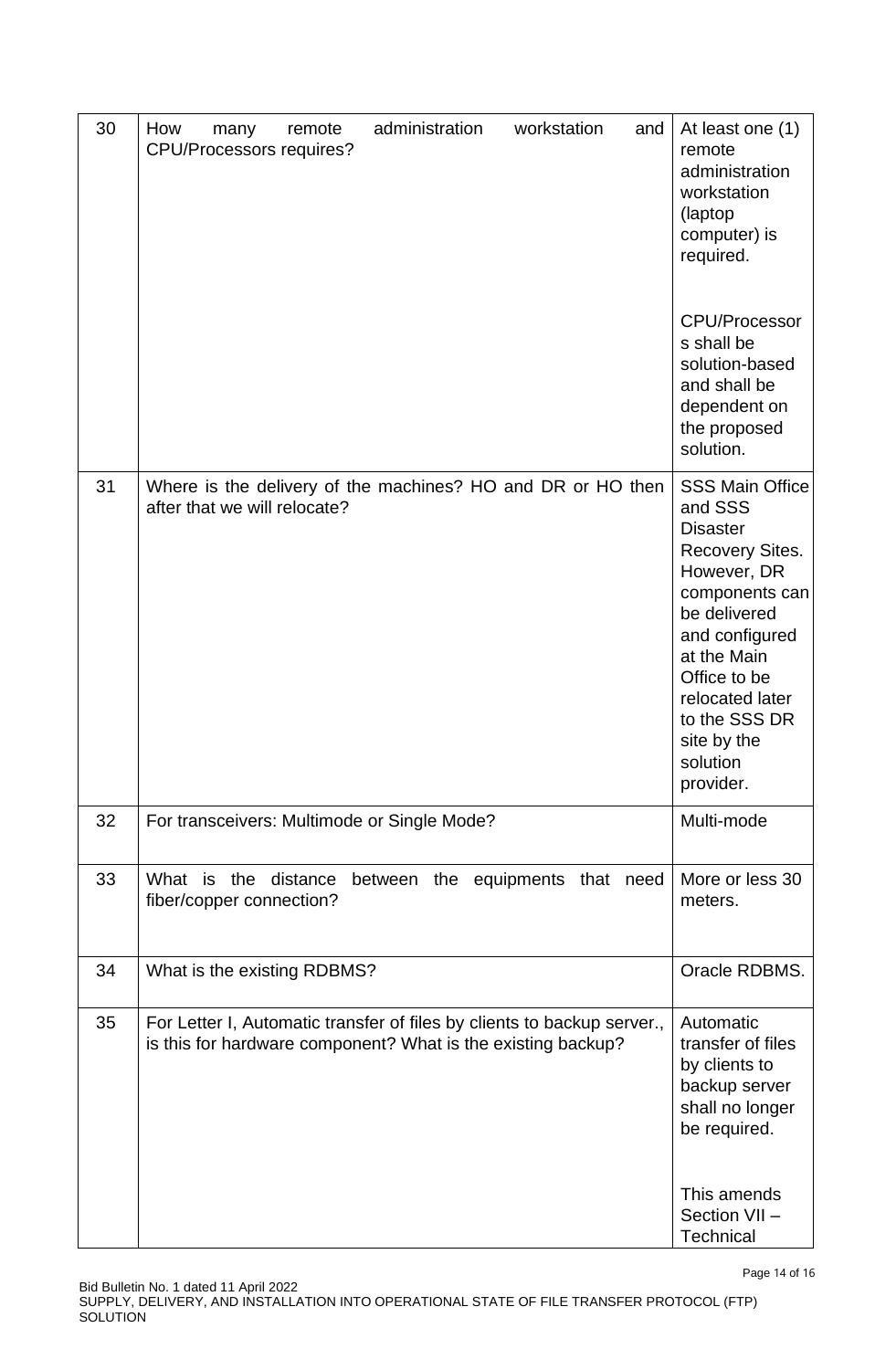|                                           |                                                                                                    |                                                      |                                    |                                      |                              | Specifications,<br>Item 5 of the<br>PBD.                                                                                                                                                                                                                                                                                                                                                                                                                                                                                |
|-------------------------------------------|----------------------------------------------------------------------------------------------------|------------------------------------------------------|------------------------------------|--------------------------------------|------------------------------|-------------------------------------------------------------------------------------------------------------------------------------------------------------------------------------------------------------------------------------------------------------------------------------------------------------------------------------------------------------------------------------------------------------------------------------------------------------------------------------------------------------------------|
|                                           | Database<br>requirements<br>shall be<br>included in the<br>system (Oracle<br>or MS SQL<br>Server). |                                                      |                                    |                                      |                              |                                                                                                                                                                                                                                                                                                                                                                                                                                                                                                                         |
|                                           | Approximately<br>300 Trading<br>Partners/Extern<br>al Parties.                                     |                                                      |                                    |                                      |                              |                                                                                                                                                                                                                                                                                                                                                                                                                                                                                                                         |
|                                           | At least 3<br>internal<br>systems.                                                                 |                                                      |                                    |                                      |                              |                                                                                                                                                                                                                                                                                                                                                                                                                                                                                                                         |
|                                           | The project<br>does not require<br>dual-factor<br>authentication.                                  |                                                      |                                    |                                      |                              |                                                                                                                                                                                                                                                                                                                                                                                                                                                                                                                         |
|                                           | None.                                                                                              |                                                      |                                    |                                      |                              |                                                                                                                                                                                                                                                                                                                                                                                                                                                                                                                         |
|                                           | N/A                                                                                                |                                                      |                                    |                                      |                              |                                                                                                                                                                                                                                                                                                                                                                                                                                                                                                                         |
| Type of<br>transfor<br>mation             | # of<br>docu<br>ment<br>s per<br>day                                                               | # of<br>bytes<br>in.<br>avera<br>ge<br>docu<br>ments | Avg $#$ of<br>documents<br>in file | # of<br>documents<br>in peak<br>hour | Data<br>retention<br>in days |                                                                                                                                                                                                                                                                                                                                                                                                                                                                                                                         |
| Eg<br><b>EDIFA</b><br>CT to<br><b>XML</b> |                                                                                                    |                                                      |                                    |                                      |                              |                                                                                                                                                                                                                                                                                                                                                                                                                                                                                                                         |
|                                           |                                                                                                    | connected?                                           | that you are using?                | EDIFACT to XML or XML to CSV, etc.   |                              | The solution is bundled with DB2. If you prefer to use other<br>databases, please indicate your preferred database and version.<br>We support Oracle and MS SQL - DB2 is bundled with Sterling<br>What is the number of Trading Partners/External Parties?<br>What is the number of Internal Systems that needs to be<br>For dual factor authentication, may I know what is the software<br>Are there any data transformation required? For example, for<br>If answer for 10 is yes, please fill in the under-mentioned |